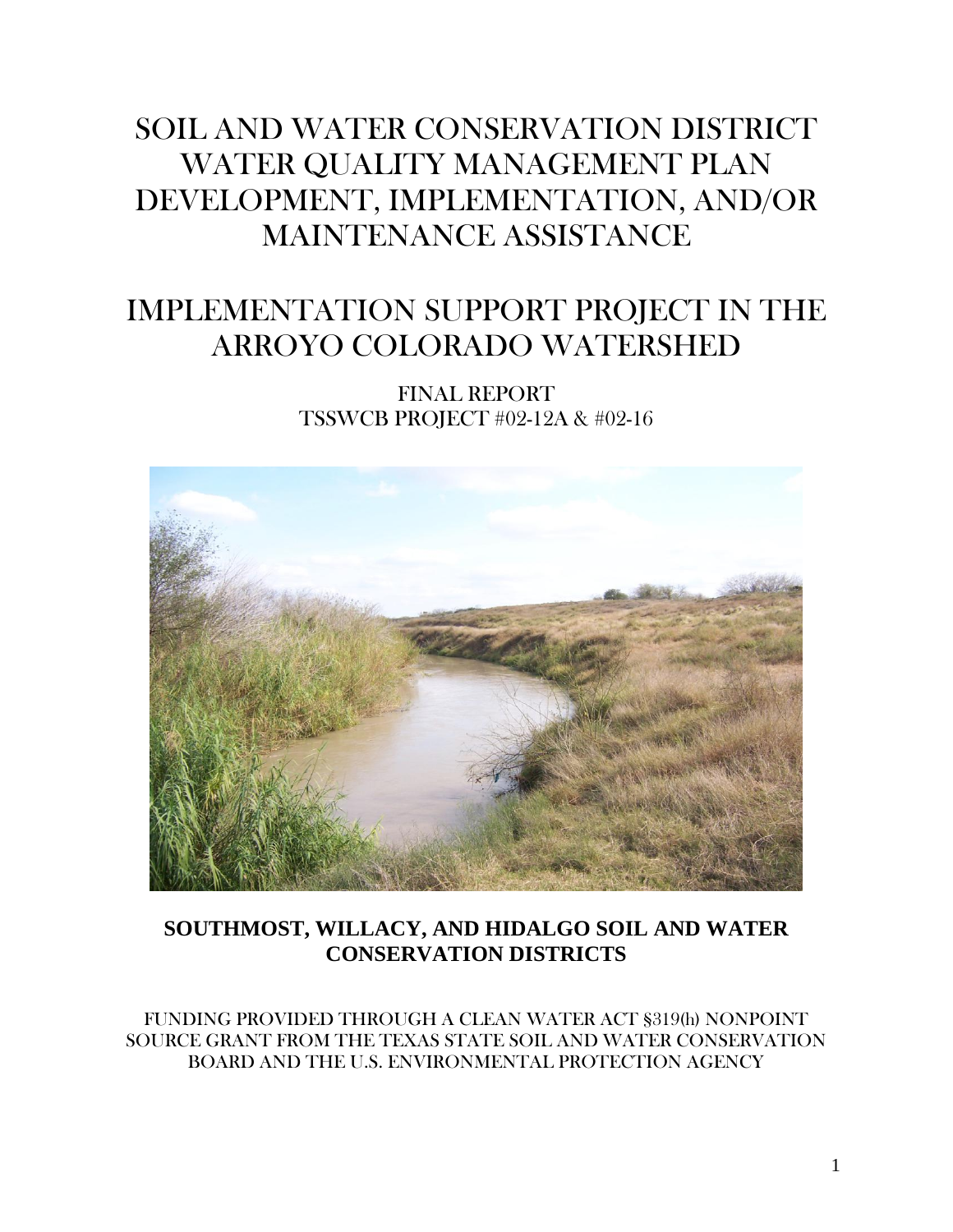### TABLE OF CONTENTS

- EXECUTIVE SUMMARY
- INTRODUCTION
- PROGRAM DEVELOPMENT
- CONCLUSIONS
- APPENCICES
	- o ANNOUNCEMENT IN THE FARM SERVICE AGENCY'S NEWSLETTER
	- o INVENTORY OF COST-SHARED BMPS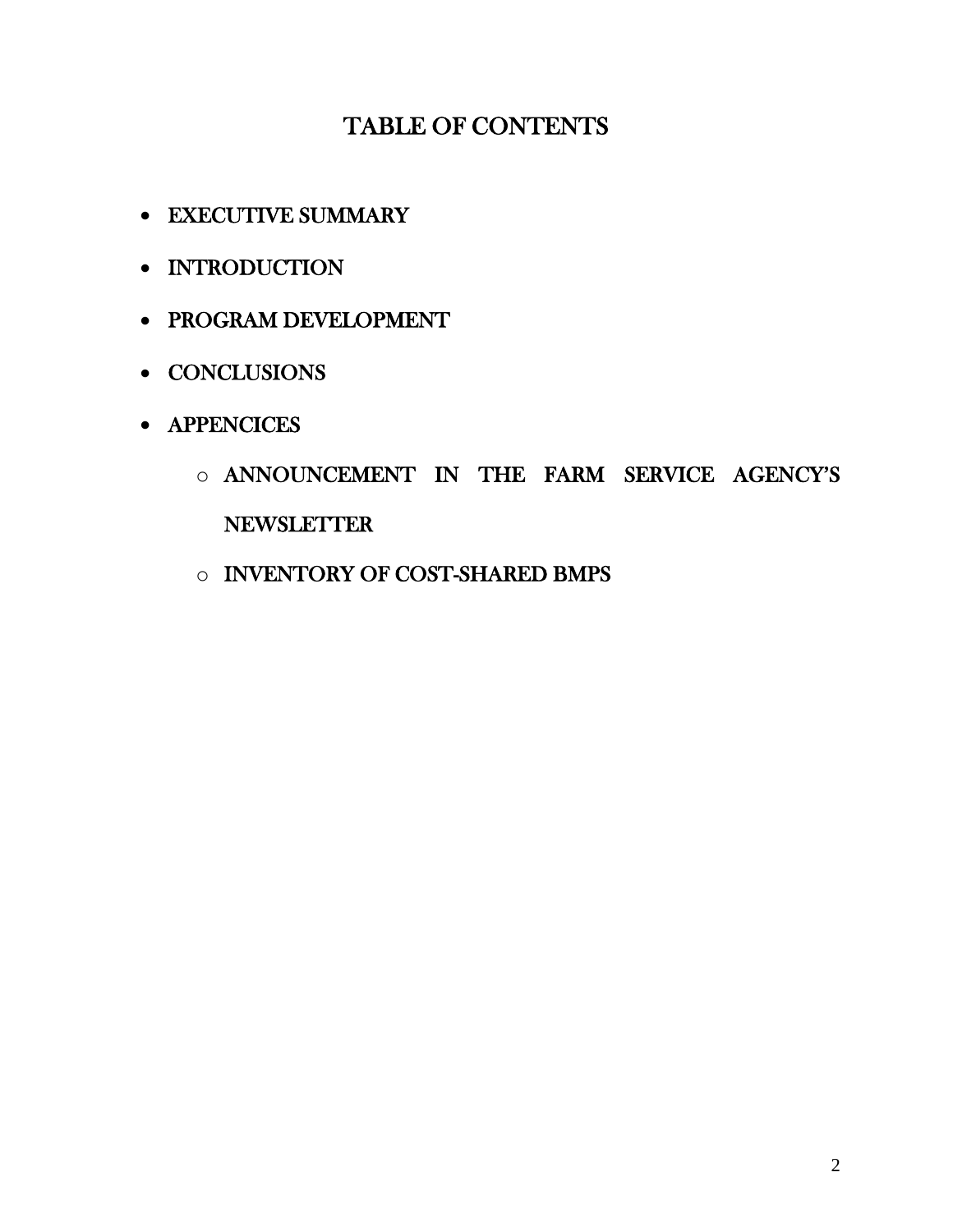### EXECUTIVE SUMMARY

The Southmost, Hidalgo, and Willacy Soil and Water Conservation Districts (SWCDs), working cooperatively with the Texas State Soil and Water Conservation Board (TSSWCB) Harlingen Regional Office and the United States Department of Agriculture- Natural Resources Conservation Service (NRCS), provided technical and financial assistance to agricultural producers in the Arroyo Colorado watershed.

The development, installation, and maintenance of water quality management plans (WQMPs) in the Arroyo Colorado watershed was and continues to be a success. A District Technician was hired and worked cooperatively with the TSSWCB Harlingen Regional Office and NRCS to provide agricultural producers with the opportunity to voluntarily implement best management practices (BMPs) that would have a positive impact on the Arroyo Colorado.

Through this project, a total of 85 WQMPs were developed and implemented on approximately 5,100 acres. A majority of the practices installed were related to the installation and management of irrigation. In addition, nutrient, residue, and pest management was applied to almost all 5,100 acres. The District Technician and TSSWCB Harlingen Regional Office worked with the SWCDs and local producers to educate them on their operation, the WQMP program, proper soil sampling, and water quality. They also presented at field events, field days, and were active in the development of the Arroyo Colorado Watershed Protection Plan (WPP).

Implementation of WQMPs has and will continue to be a key component in the overall effort reduce nutrients and sedimentation and improve water quality in the Arroyo Colorado watershed.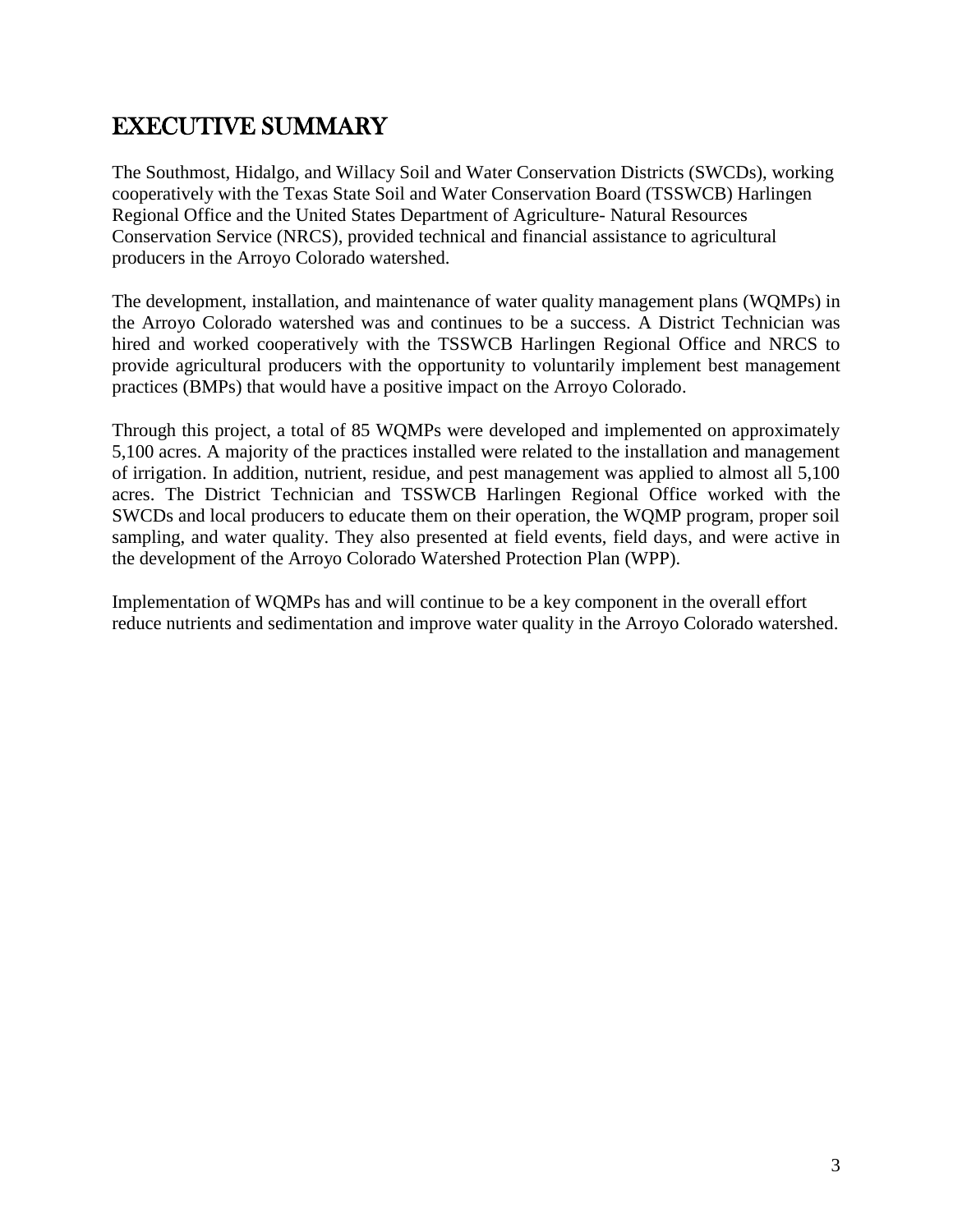### INTRODUCTION

The Arroyo Colorado, an ancient distributary channel of the Rio Grande, extends 90 miles from Mission, Texas to the Laguna Madre in the Rio Grande Valley. The watershed of the Arroyo Colorado is approximately 1,828 square kilometers (706 square miles) bounded on the west and south by the drainage divide to the Rio Grande, on the north by the drainage divide to the North Floodway and on the east side by the Lower Laguna Madre. Flow in the Arroyo Colorado is sustained by waste water discharges, agricultural irrigation return flows, urban runoff, and base flows from shallow groundwater. The Arroyo is the major source of fresh water to the lower Laguna Madre, an economically and ecologically important resource to the region. The Laguna Atascosa National Wildlife Refuge and several county and city parks are located within the Arroyo Colorado watershed. One third of the stream is used for shipping from the Gulf Intracoastal Waterway to the Port of Harlingen.



**Figure 1.** Arroyo Colorado Watershed

Agriculture is the dominate land use within the Arroyo Colorado, with approximately 330,000 acres under cultivation. The fertile farmland, long growing season, and access to water from the Rio Grande for irrigation make this region one of the most productive agricultural areas in the U.S. Cotton and grain sorghum are the most prominent crops in the three-county region with corn, sugarcane, citrus, and vegetables representing other important crops in the area.

Surface waters serve almost exclusively as the source of irrigation water for the vast agriculture enterprise of the area. The surface water derives primarily from stream flow diverted from the Rio Grande through leveed floodways and stored in constructed reservoirs in the Arroyo Colorado watershed. Although it is typically of poorer quality than the surface, a limited amount of groundwater, from the shallow Gulf Coast aquifer, is used in the western part of the watershed. No major or minor aquifers underlie the eastern half of Arroyo Colorado watershed, although shallow, variably saline groundwater is found in the area. In years of insufficient flow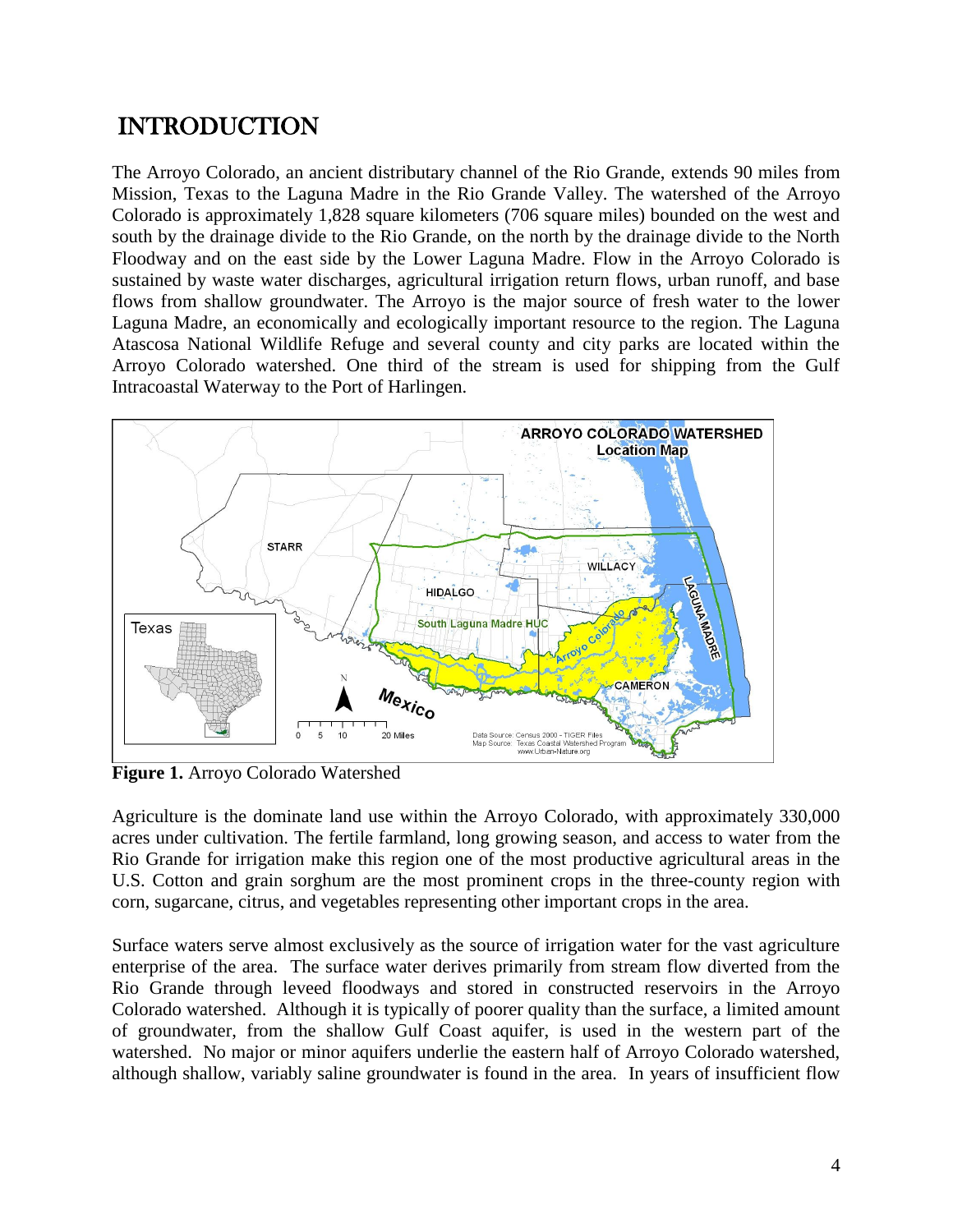in the Rio Grande, however, up to 25 percent of the total water demand has been supplied by groundwater (USACE, 1990).

The Arroyo Colorado is one of the more complex watercourses in the state from its headwaters to its mouth; it has been extensively modified by human activity, which affects both its hydrology and water quality. The low-relief, arid watershed is artificially plumbed by canals, aqueducts, siphons and pumping stations to provide irrigation water for the vast agriculture enterprise of the region. Similarly, the drainage of the urban area consist of rectified leveed intersecting channels with gates for controlling and directing flow to alleviate chronic flooding problems common to the area.

Water quality analyses have shown water quality in the Arroyo Colorado is poor. The 1996 Texas Water Quality Inventory and 303(d) List indicated the Arroyo Colorado Tidal, Segment 2201, was not supporting aquatic life use because of low dissolved oxygen (DO) levels. The Arroyo Colorado above Tidal, Segment 2202, was also not meeting its designated use of contact recreation because of elevated bacteria levels. Nutrient concentrations (nitrogen and phosphorus compounds) are high in both segments.

In 1998, the Texas Commission on Environmental Quality (TCEQ) initiated an effort to develop a Total Maximum Daily Load (TMDL) for pollutants causing low DO. Results of a TMDL analysis indicated that the dissolved oxygen problem in the tidal segment is related as much to the physical setting and geomorphology of the Arroyo Colorado as it is to the loading of nutrients and oxygen-demanding substances from the non-tidal segment. However, there was still lingering uncertainty surrounding cause-and-effect relationships associated with the observed DO impairment, the TMDL analysis was unable to support a quantitative, water quality target-based allocation of loadings of constituents associated with DO dynamics in the tidal segment of the Arroyo Colorado.

In response, the TCEQ initiated a comprehensive strategy to address low DO through the development of an Arroyo Colorado WPP. A WPP is a holistic, locally driven plan that combines scientific and regulatory water quality factors with social and economic considerations to coordinate activities and resources to manage water quality. The Arroyo Colorado Watershed Partnership, made up of private individuals, local organizations, county and municipal governments, and state and federal agencies, worked together to address issues identified in the TMDL and develop recommendations for improving water quality. "*A Watershed Protection Plan for the Arroyo Colorado: Phase I*" was approved by stakeholders in January 2007.

TCEQ (2003) estimated that between 1989 and 1999, agricultural nonpoint source (NPS) runoff was responsible for 87% of the suspended sediment, 41% of the BOD, 68% of the nitrate, 64% of the ammonia, and 49% of the phosphate load in the Arroyo (Segment 2201). Through the use of state cost-share funds and TSSWCB project 99-03 "*WQMP Implementation Assistance in the Arroyo Colorado River Basin*", the TSSWCB and the Southmost, Hidalgo, and Willacy SWCDs have begun addressing the loading attributed to the approximately 290,000 acres of irrigated cropland in the watershed through the implementation of WQMPs.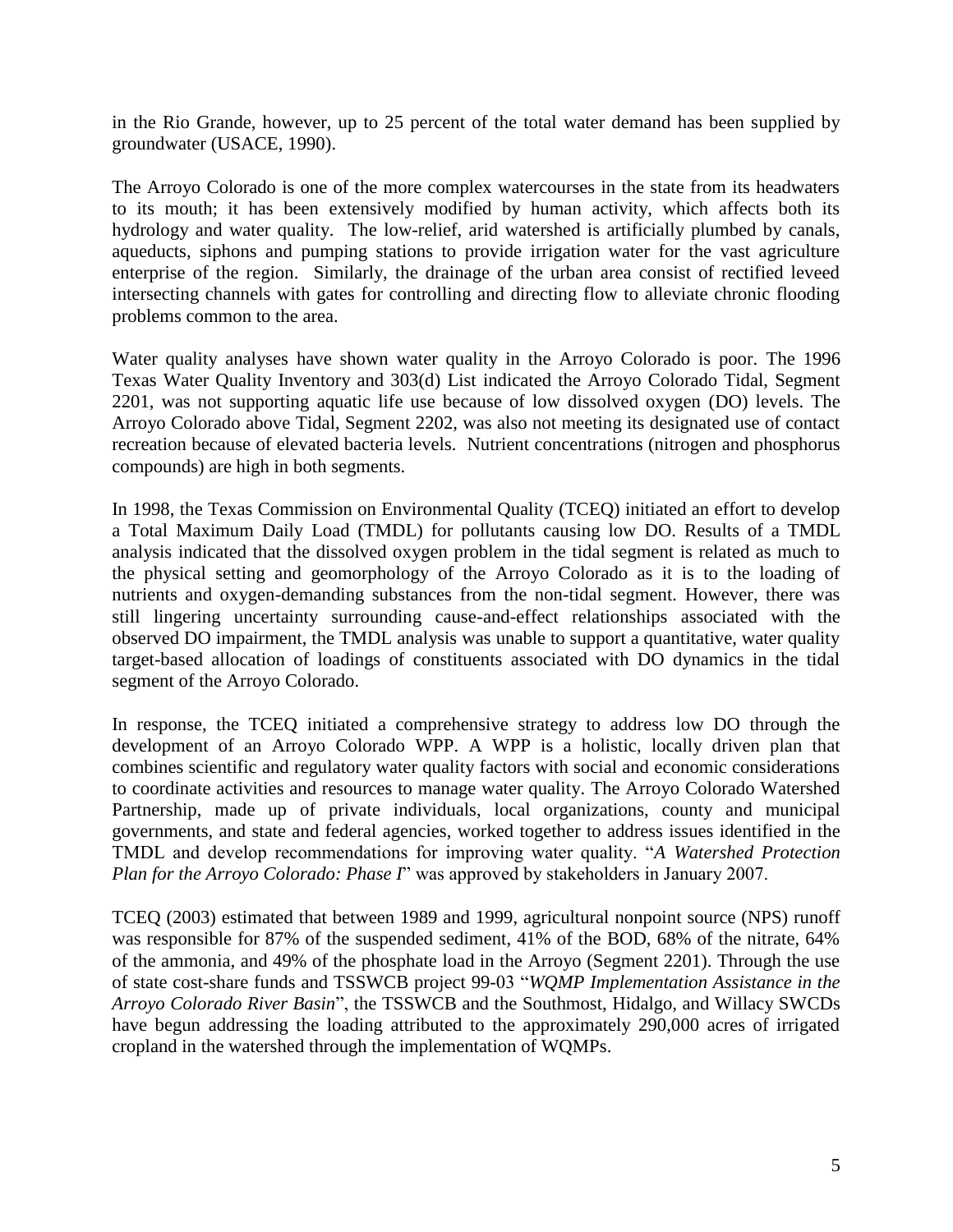A WQMP is a site-specific plan developed through and approved by SWCDs for agricultural or silvicultural lands. The plan includes appropriate land treatment practices, production practices, management measures, technologies or combinations thereof. The purpose of WQMPs is to achieve a level of pollution prevention or abatement determined by the TSSWCB, in consultation with local SWCDs, to be consistent with state water quality standards.

This project was incorporated into the WPP in order to address the potential agricultural sources of NPS pollution and will be coordinated with educational and assessment activities planned within the Arroyo Colorado watershed.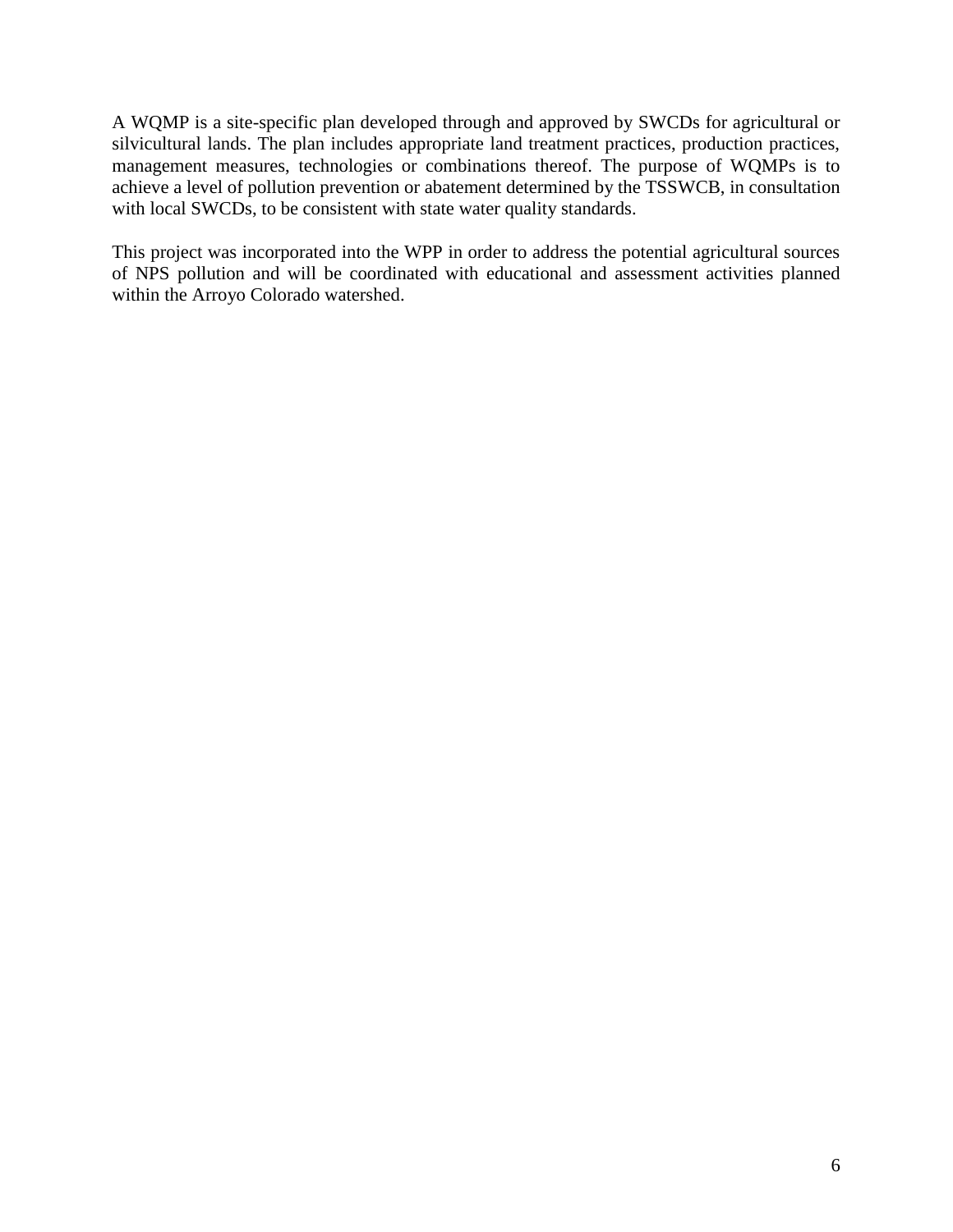### PROGRAM DEVELOPMENT

This project consisted of the TSSWCB working with the Southmost SWCD #319 and Hidalgo SWCD #350 to provide technical and financial assistance to landowners for the development, implementation, and/or maintenance of WQMPs.

Through this project, a District Technician was hired by the Southmost SWCD to coordinate technical and financial assistance activities between the TSSWCB, cooperating SWCDs, NRCS and all other interested parties in the Arroyo Colorado watershed. The District Technician promoted the availability of assistance through the local SWCDs and an announcement in the Farm Service Agency's newsletter (Appendix A).

After compiling the list of producers who were interested in assistance, they were ranked based on priority. A three-tier system was established based on land units that are in the greatest need of WQMP implementation in targeted subwatersheds. They also targeted the three dominant land activities in the watershed. Highest priority was given to the implementation of the most cost effective and most needed pollution abatement practices. The three-tier system included the following:

- 1st priority: Irrigated Cropland/Citrus with tile drains
- 2nd priority: Irrigated Cropland/Citrus without tile drains
- 3rd priority: Areas of cropland conversion to grassland

The District Technician, working in cooperation with the NRCS, developed WQMPs based on the criteria outlined in the Field Office Technical Guide (FOTG), a publication of the NRCS. The FOTG represents the best available technology and is already tailored to meet the needs of SWCDs all over the nation. A WQMP includes the following:

- Conservation plan map showing boundaries, fields, land use, acres and facilities
- Soils map
- Soils description
- Topography map
- Conservation Plan of Operation
- Soil test (required when nutrients are applied)

Once the WQMP was developed and approved by NRCS and the local district, it was then sent to the TSSWCB Harlingen Regional Office for technical review and certification. Upon certification of the WQMP, the plan could be implemented.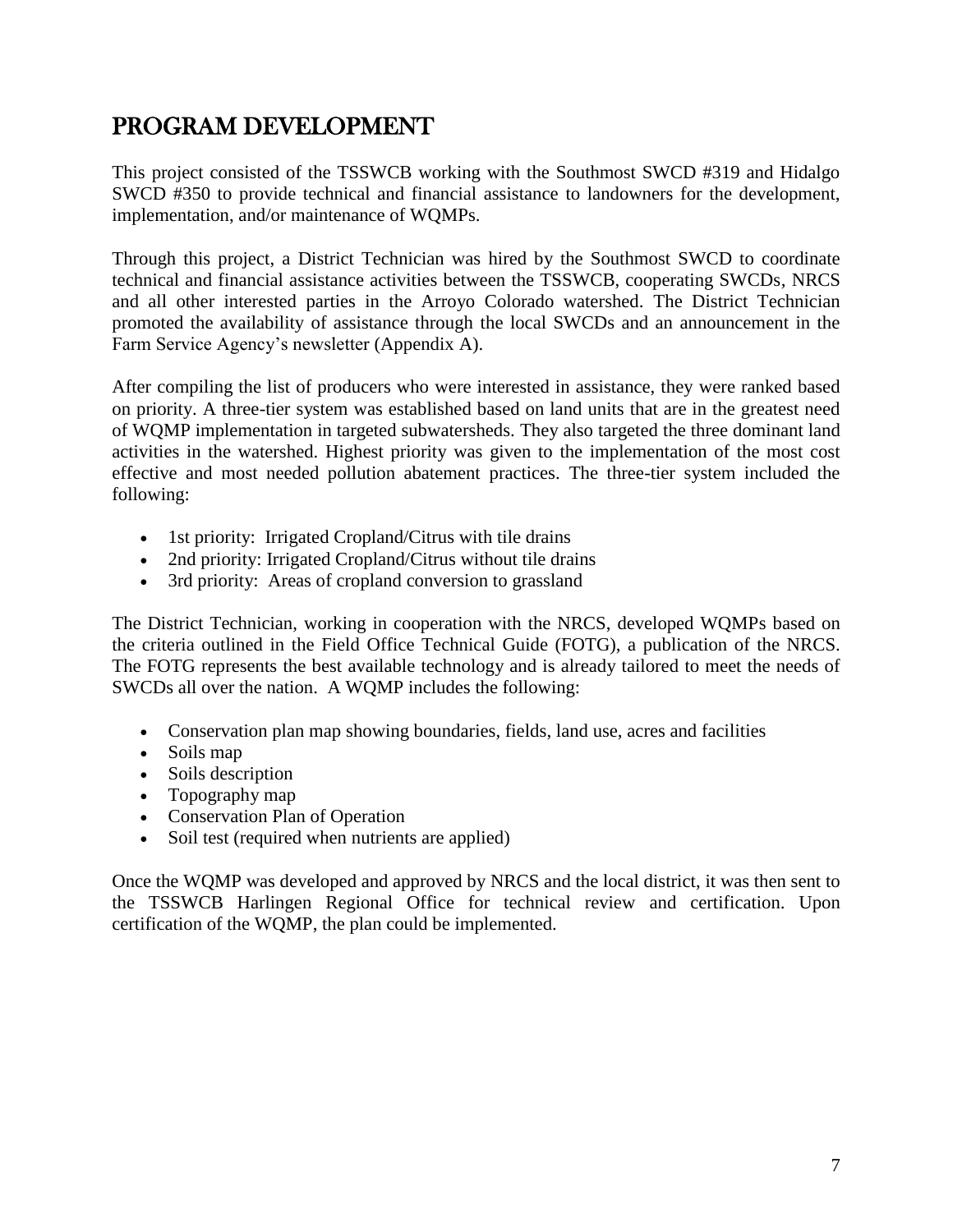The District Technician worked with landowners to implement BMPs laid out in the WQMP. The major BMPs installed included:

#### Irrigation Land Leveling (464)

- This practice is for the reshaping of land to be irrigated to planned grade. Land to be leveled shall be suitable for irrigation and for the proposed methods of water application. Water supplies and irrigation deliveries to the area to be leveled shall be sufficient to make irrigation practical for the crops to be grown and the irrigation water application method to be used.
- 2,270 acres were leveled for irrigation.

#### Irrigation Pipeline (430)

- Irrigation pipelines are installed to replace open ditches, increase irrigation efficiency and protect water quality.
- 35,748 feet of irrigation pipeline were installed through this project.

#### Residue Management (seasonal) (344)

- Manage amount, orientation and distribution of organic residue to maximize soil protection until immediately prior to planting the following crop.
- Tillage will be limited to those operations that meet the standard for SCI (see RUSLE2). Leaving residues on or near the surface to within 6 weeks of the recommended planting date of the next crop will aid in preventing wind and water erosion. This practice was applied annually.
- 4,186 acres were placed under residue management.

#### Nutrient Management (590)

- Managing the amount, source, placement, form, and timing of the application of plant nutrients and soil amendments.
- 4,912 acres were placed under nutrient management.
- Soil sampling occurred on an annual basis on WQMPs that included nutrient management.

Other BMPs installed were surface roughening (609), conservation crop rotation (328), pest management (595), irrigation water management (449), and irrigation system, surface and subsurface (443). The District Technician helped landowners acquire any cost-share assistance available. Once the practice was implemented and certified, the cost-share was paid on. Status reviews were conducted annually on all WQMPs developed and certified through this project to ensure the BMPs were installed and maintained properly.



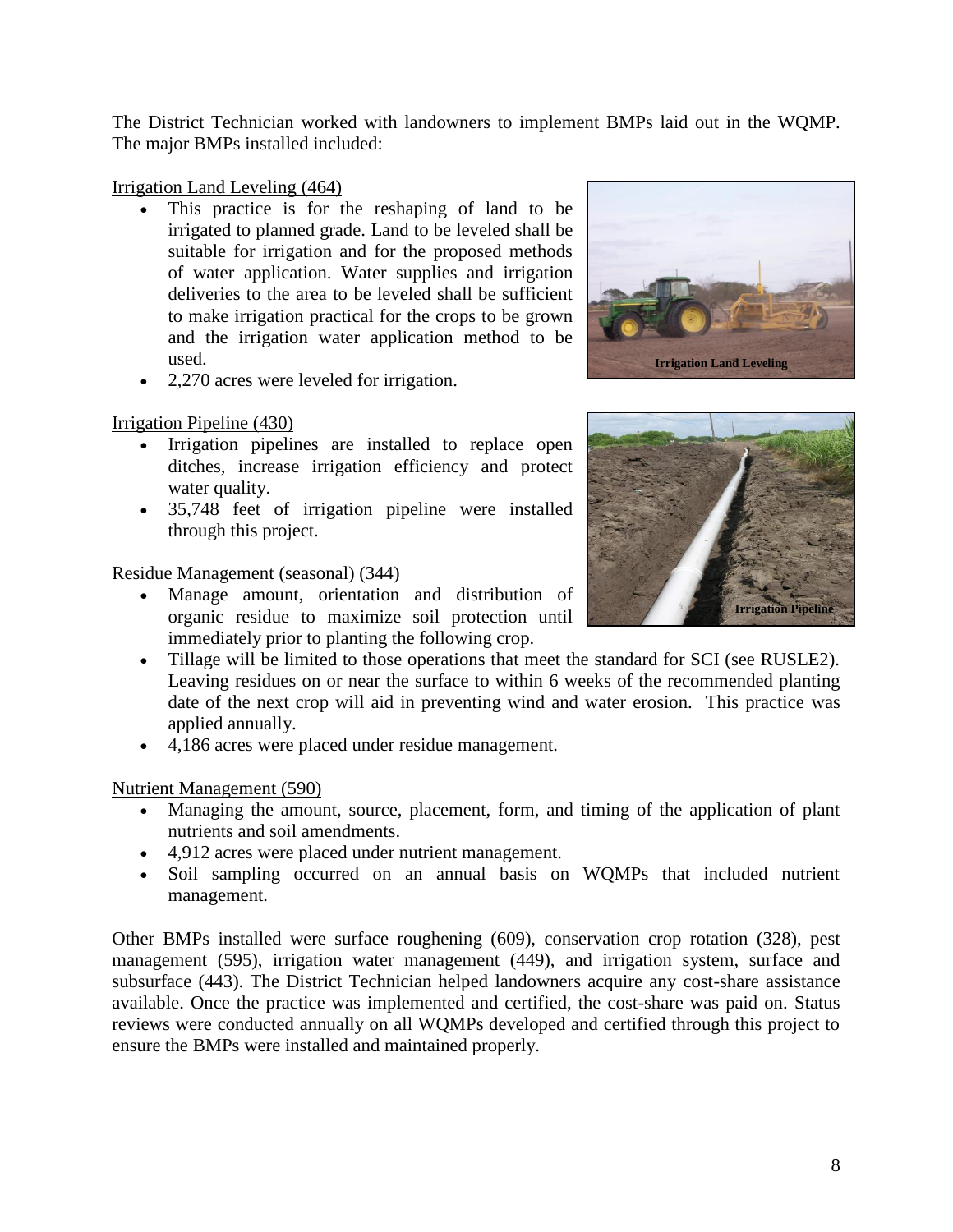In addition to the development, installation, and maintenance of WQMPs, the District Technician and TSSWCB Harlingen Regional Office worked with the SWCDs and local producers to educate them on their operation, the WQMP program, proper soil sampling, and water quality. The District Technician and TSSWCB Harlingen Regional Office attended field days and educational events in the Arroyo Colorado watershed dissiminating information on this project and other agricultural related issues. They were also active in the development of the Arroyo Colorado WPP by serving on the Agricultural Issues Workgroup and Steering Committee.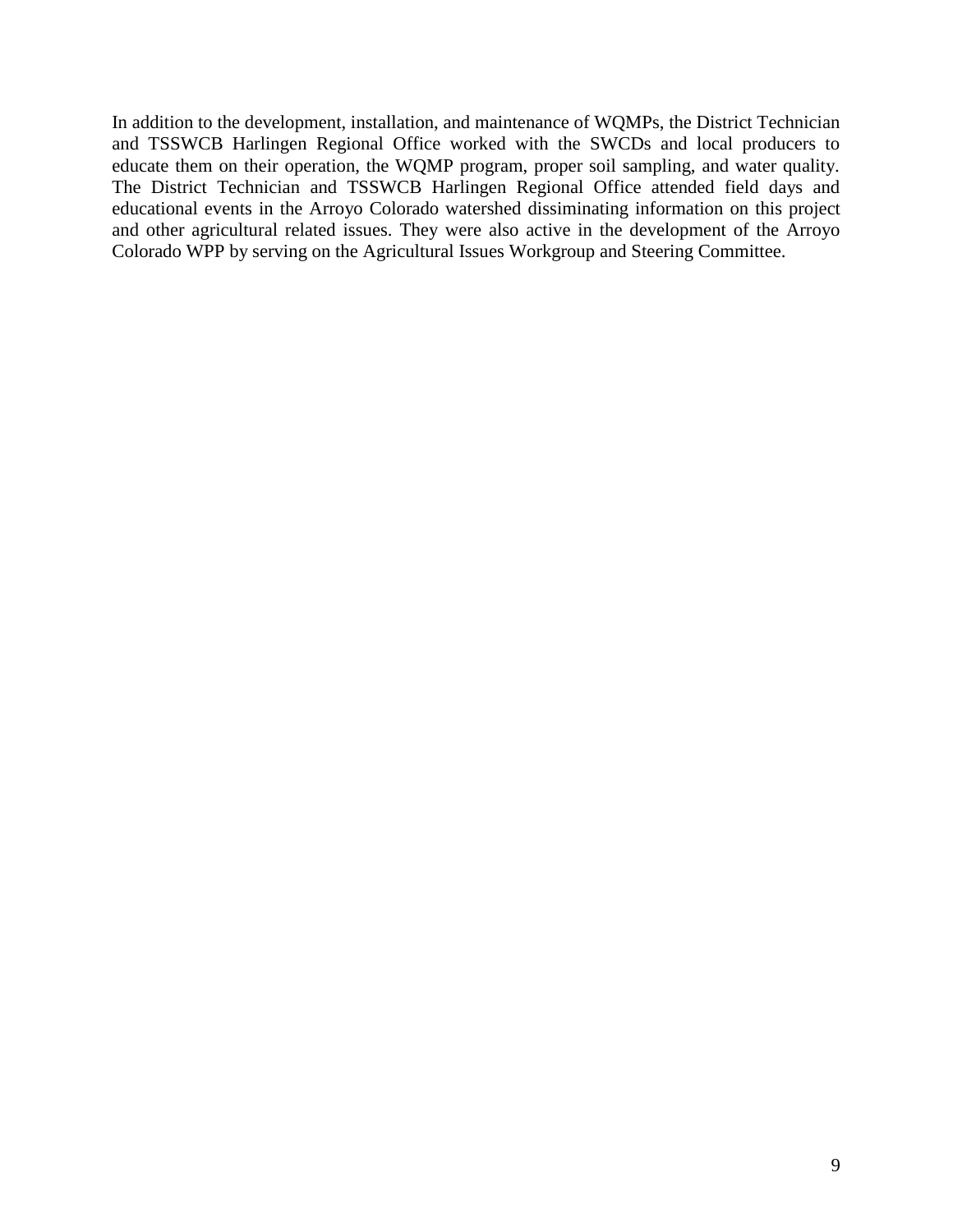## **CONCLUSIONS**

The development, installation, and maintenance of WQMPs in the Arroyo Colorado watershed was and continues to be a success. The District Technician, working cooperatively with the TSSWCB Harlingen Regional Office and NRCS, provided agricultural producers with the opportunity to voluntarily implement BMPs that would have a positive impact on the Arroyo Colorado.

Through this project, a total of 85 WQMPs were developed and implemented on approximately 5,100 acres. A majority of the practices installed were related to the installation and management of irrigation. In addition, nutrient, residue, and pest management was applied to almost all 5,100 acres.

There is still a need to address agricultural NPS issues in the Arroyo Colorado watershed. In 2005, the TSSWCB funded "*WQMP Implementation Assistance in the Arroyo Colorado Watershed*" (project 05-12) to continue efforts in providing local landowners with technical and financial assistance. Through these efforts, there will be a continued reduction in nutrient and sediment loads and help improve water quality in the Arroyo Colorado.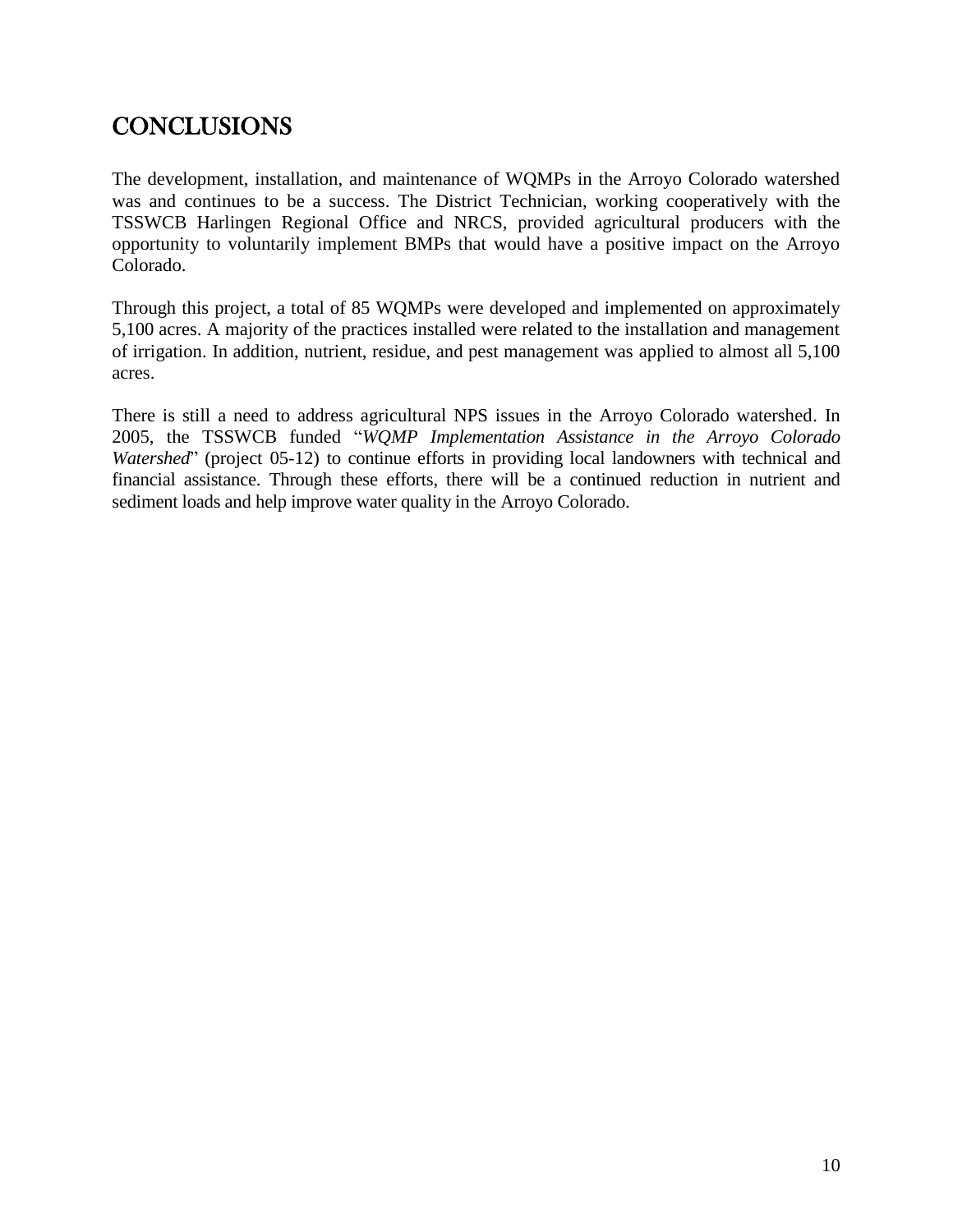## APPENDIX A: ANNOUNCEMENT IN THE FARM SERVICE AGENCY NEWSLETTER



The Southmost Soil and Water Conservation District is currently is administering programs that offer cost – share assistance for implementation of conservation practice such as irrigation pipeline, irrigation land leveling, tile drain, ect.

For more information contact USDA – NRCS in San Benito, TX at (956) 399 – 2522 ext 3